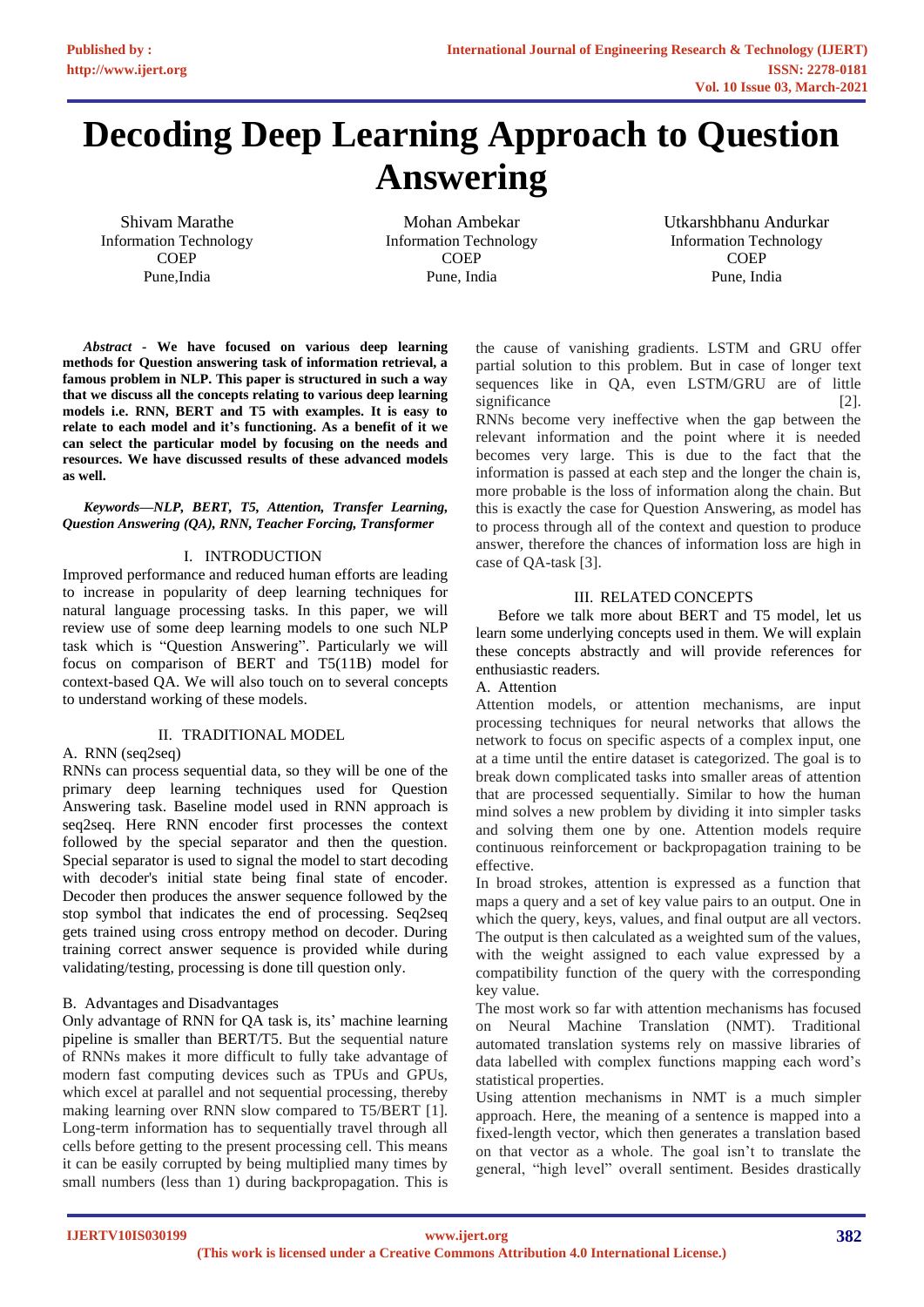improving accuracy, this attention-driven learning approach is much easier to construct and faster to train.

The context vector turned out to be a bottleneck for the seq2seq type of model. It made it challenging for the models to deal with long sentences. Attention allows the model to focus on the relevant parts of the input sequence as needed. Encoder passes all the hidden states to the decoder. Ability to amplify the signal from the relevant part of the input sequence makes attention models produce better results than models without attention.

1) Self Attention :

A layer that helps the encoder look at other words in the input sentence as it encodes a specific word.

Say the following sentence is an input sentence we want to translate:

"The animal didn't cross the street because it was too tired"

What does "it" in this sentence refer to? Is it referring to the street or to the animal? It's a simple question to a human, but not as simple to an algorithm.

When the model is processing the word "it", selfattention allows it to associate "it" with "animal".

As the model processes each word (each position in the input sequence), self attention allows it to look at other positions in the input sequence for clues that can help lead to a better encoding for this word.

# 2) Multihead Attention:

It is the layer used in many models for focusing on relevant parts of the input sentence.

For eg. in the above example of self attention though the word 'it' will associate with other words in the sentence, the effect of other words on its attention output will be suppressed by itself.

By using parallel heads initialized differently, we get output of attention on 'it' as a proper combination and there won't be any suppression effect.

Here we use multiple blocks of self attention.

Layers of attention mechanism used in deep learning models:

- a) Encoder Decoder attention layer Queries are taken from Decoder.
- b) Causal attention layer Self attention without using future reference
- c) Bidirectional self attention Self attention using all words from right and left side.

# B. Teacher Forcing

Use of ground truth during training ie passing *previous target word* as next input to the decoder is known as Teacher forcing. Eg. Suppose we want to translate "How are the results" to its' German equivalent "Wie sind die Ergebnisse". Decoder produces this translation step by step ie one word at a time. At each step previously predicted word is used as input to decoder to produce next word. Suppose following is predicted translation without teacher forcing- "Wie geht zu Hause?". We can see, second predicted word "geht" is wrong. As we have used this word as input to the decoder in third

step the next word "zu" is also wrong. Now we can understand the problem – Use of incorrect prediction as input for next step is detrimental because it may produce incorrect results. Teacher forcing helps in this situation. In teacher forcing technique, at each step, although we use predicted word for evaluation (calculating error), we use ground truth (in our example "sind" at third step) during training. Teacher forcing helps model to reach convergence faster during training. Without teacher forcing errors will accumulate producing sequence of wrong predictions. Limitation of this technique is Exposure Bias problem [4]. As during inference, we don't have ground truth available, we won't be able to apply teacher forcing. There will be discrepancy between training and inference which may lead to poor model performance.

# C. Transfer Learning

Transfer learning is a training technique in NLP, where model is trained on data rich tasks, which is subsequently trained on downstream task to produce predictions on downstream task e.g., suppose we want to train a model for neural machine translation (NMT), so we use transfer learning and train our model first on combination of many different tasks like Question Answering, STSB, MNLI to learn model weights. Now there are two ways (approaches) to proceed

1) Feature based - Here, we use learned model weights to extract features (like word embeddings) which are used to train another model with NMT data.

2) Fine tuning – In this approach, we use learned weights with same model and train it using NMT data.

The tasks for which data set size is comparatively small gains most from transfer learning. Model learns many natural language features which can not be learned using only downstream task. Transfer learning also reduces training time and improves prediction. Transfer learning is used during training in both BERT and T5.

# D. Transformer Architecture

The Transformer is a novel architecture that aims to solve sequence-to-sequence tasks while handling long-range dependencies with ease. The Transformer was proposed in the paper "Attention Is All You Need" [5]. The transformer is the first transduction model relying entirely on self-attention to compute representations of its input and output without using sequence-aligned RNNs or convolution. Here, "transduction" means the conversion of input sequences into output sequences. The idea behind Transformer is to handle the dependencies between input and output with attention and recurrence completely.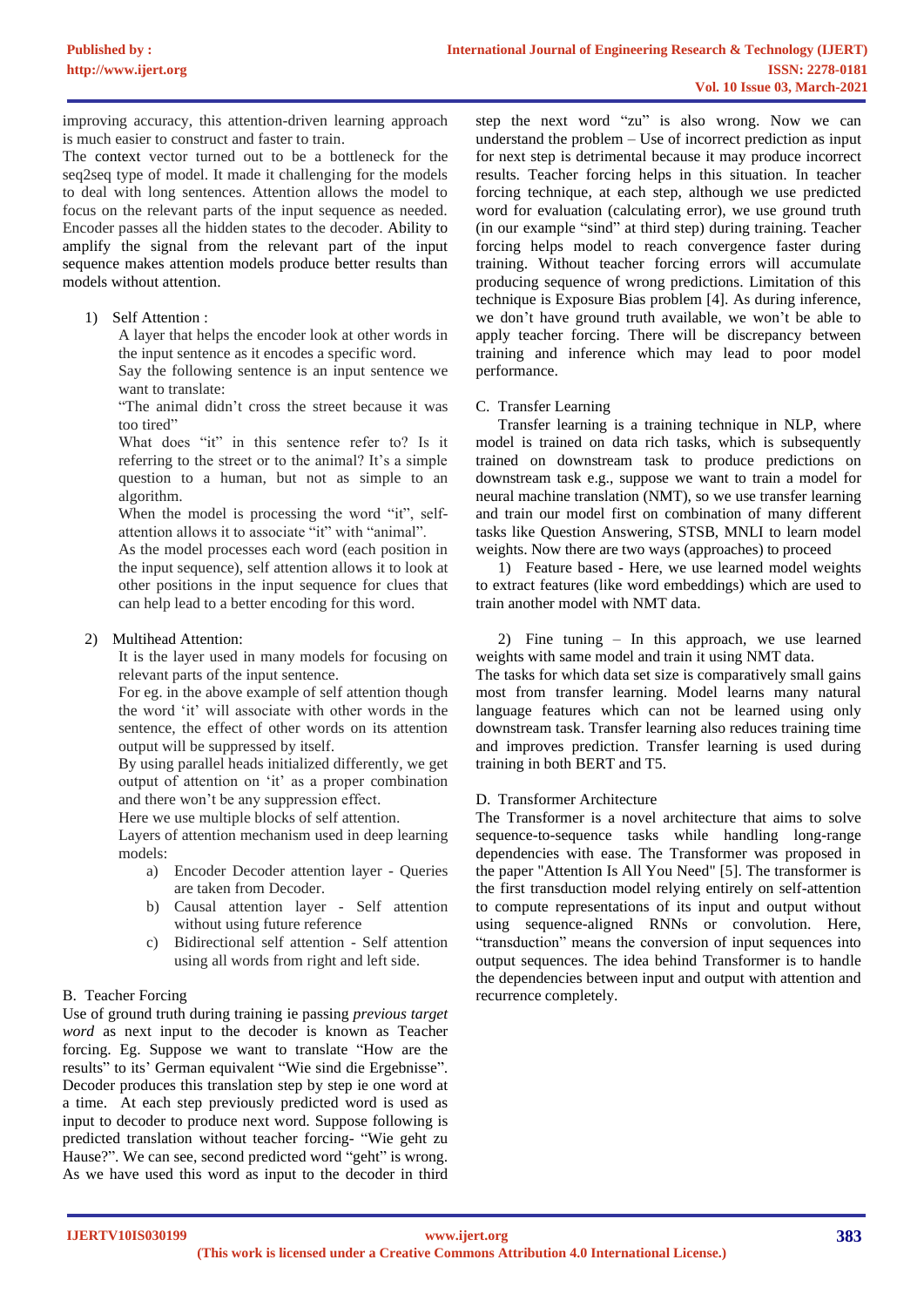

Fig 2: Encoder decoder structure



#### Fig 3: Encoder decoder stack

In the architecture of transformer encoder and decoder are two important parts. The Encoder block has 1 layer of a Multi-Head Attention followed by another layer of Feed

Forward Neural Network. The decoder, on the other hand, has an extra Masked Multi-Head Attention. The encoder and decoder blocks are actually multiple identical encoders and decoders stacked on top of each other. Both the encoder stack and the decoder stack have the same number of units. The number of encoder and decoder units used is a *hyperparameter*. In the paper [5], 6 encoders and decoders have been used.



Fig 4: Translation using transformer

The word embeddings of the input sequence are passed to the first encoder, these are then transformed and propagated to the next encoder. The output from the last encoder in the encoder-stack is passed to all the decoders in the decoderstack. In addition to the self-attention and feed-forward layers, the decoders also have one more layer of Encoder-Decoder Attention. This helps the decoder focus on the appropriate parts of the input sequence.

For calculation of self Attention three vectors are created from each of the encoder's input vectors: Query Vector, Key Vector, Value Vector. These vectors are trained and updated during the training process. Next, self attention for every word in the input sequence is calculated. To calculate the self-attention for the first word, scores for all the words in the phrase with respect to the first word are calculated. This score determines the importance of other words when we are encoding a certain word in an input sequence. The score for the first word is calculated by taking the dot product of the Query vector with the keys vectors of all the words. Then, these scores are divided by square root of the dimension of the key vector. Next, these scores are normalized using the softmax activation function. These normalized scores are then multiplied by the value vectors and sum up the resultant vectors to arrive at the final vector, this is the output of the self-attention layer. It is then passed on to the feed-forward network as input. So final vector is the self-attention vector for the first word of the input sequence. We can get the vectors for the rest of the words in the input sequence in the same fashion.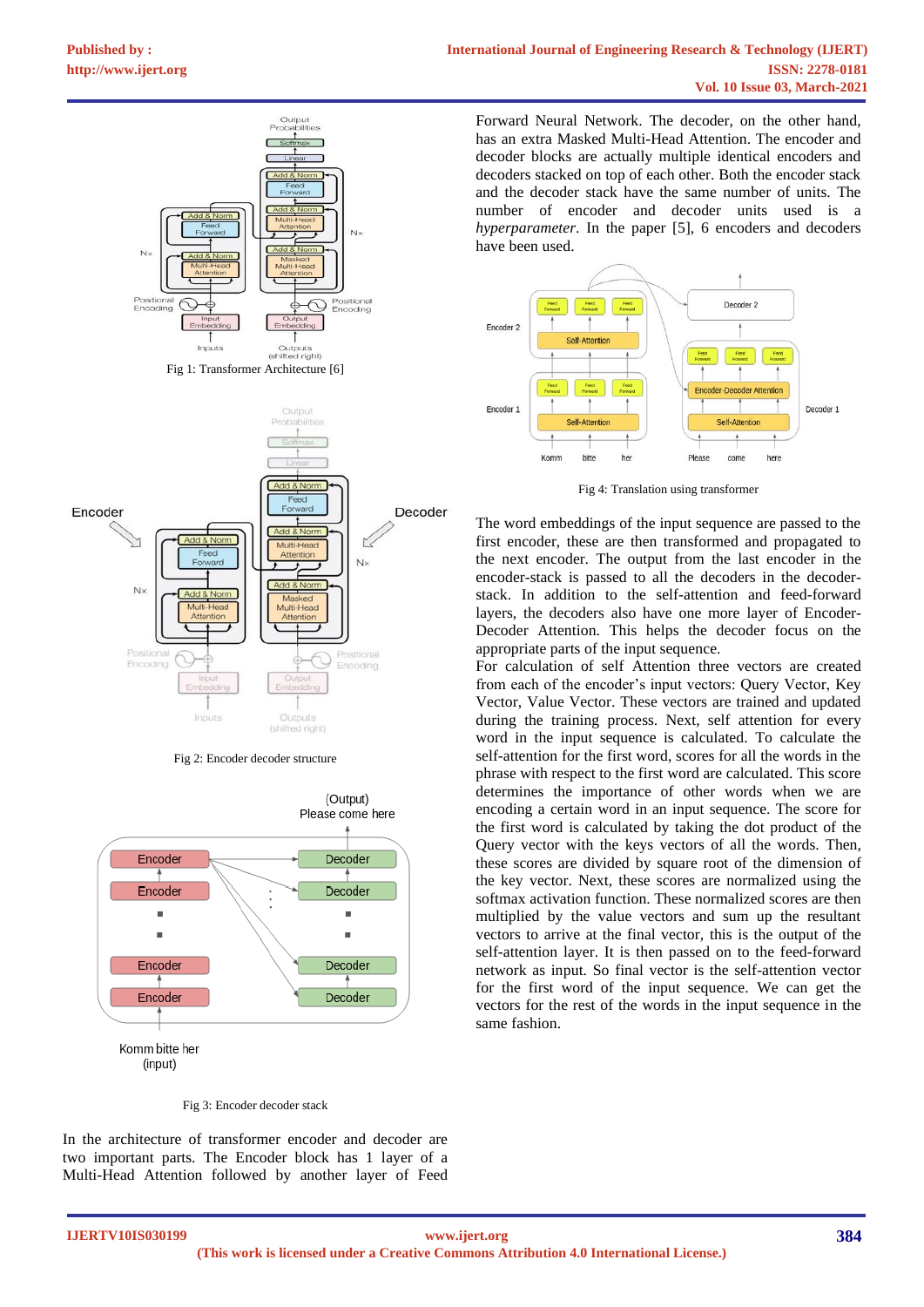

Self-attention is computed not once but multiple times in the Transformer's architecture, in parallel and independently. It is therefore referred to as Multi-head Attention. Next, the outputs are concatenated and linearly transformed. Multihead attention allows the model to jointly attend to information from different representation subspaces at different positions.

# IV. BERT MODEL

# A. Architecture

Earlier only unidirectional approach was used where tokens were used to attend previous tokens for self attention but for applying a fine-tuning approach, we need to incorporate context from both the directions. BERT uses a masked language model for this task. There are two main models. BERT<sub>BASE</sub> (L=12, H=768, A=12, Total Parameters=110M) and BERT  $_{\text{LARGE}}$  (L=24, H=1024, A=16, Total Parameters=340M). L is for layers, H is for hidden units, A for self attention heads.

It can handle one sentence as well as multiple sentences as input. Sentences need not be in meaningful manner. The first token of every sequence is always a special classification token ([CLS]). Sentence can be separated by ([SEP]) token



Fig6: BERT input representation [7]



B. Pretraining (Objective)

Model is trained on unlabeled data over different pre-training tasks. Each downstream task is then fine tuned with labelled data and initialized parameters taken from pre-training. It is pre-trained on two supervised tasks. We use bidirectional conditioning for pre-training where we mask

a) 80% of the token with [M A S K] token

b) 10% of the token with random token

c) 10% of the token unchanged.

Next sentence prediction is like a binary classification problem whether next sentence follows the input sentence or not. For eg. A: Raju lives in Delhi. B: He is a data scientist. Here output can be 'yes B follows A'. NSP is beneficial for QA.

Datasets used for pre-training are BooksCorpus (800M words) and English Wikipedia (2,500M words).

## C. Fine Tuning

All we need to fine tune BERT for QA task is to replace fully connected output layer with fresh set of output layers that can basically output answer to the question that we want. Then we can perform supervised training using QA dataset. It won't take long since its only output parameters that are learned from scratch. Rest of the parameters are slightly fine tuned, leading to faster training.



Fig 8: Pretraining and fine tuning in BERT [7]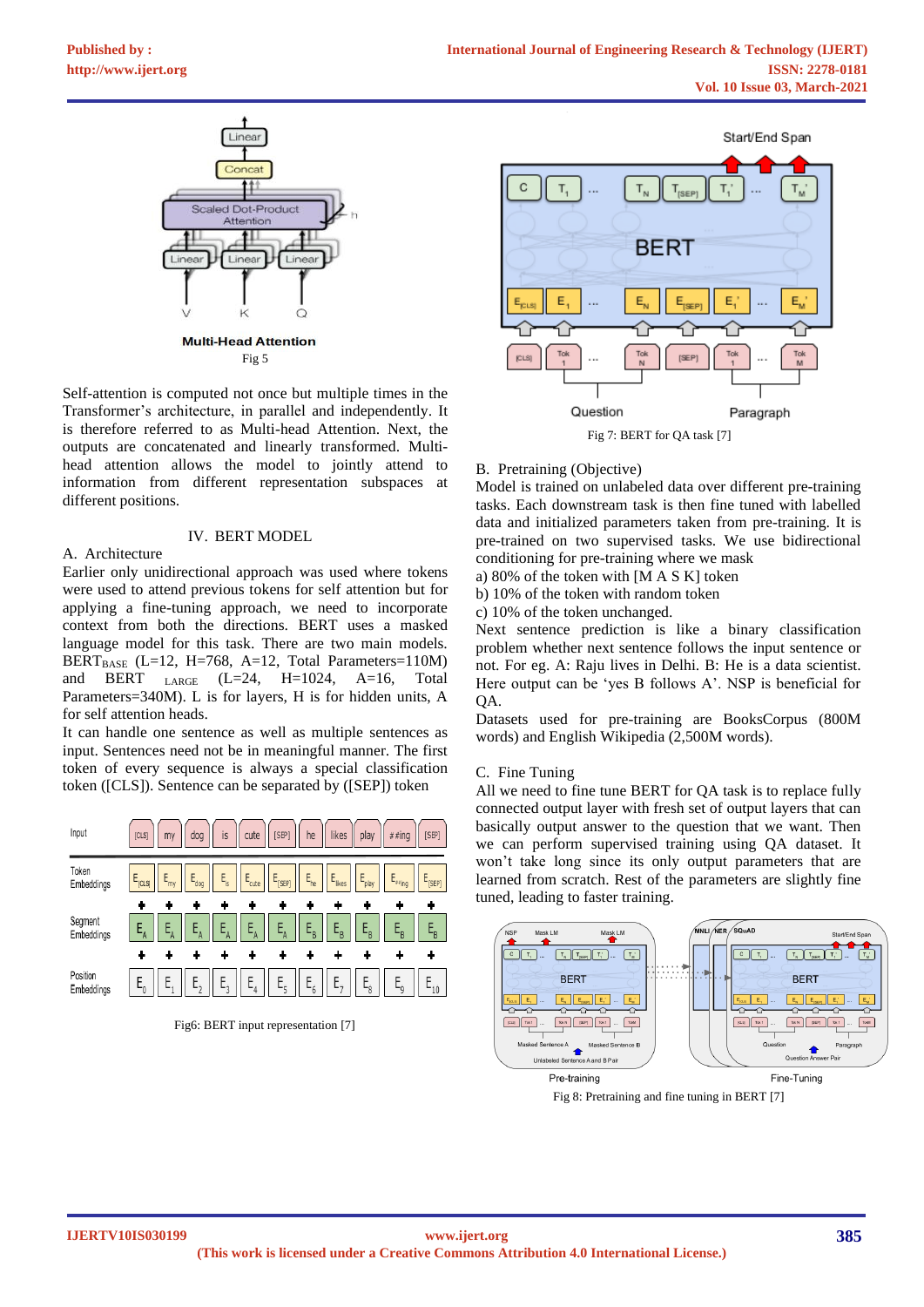

D. Results

| SQuAD     | SQuAD |  |  |
|-----------|-------|--|--|
| <b>EM</b> |       |  |  |
| 90.1      | 95.5  |  |  |
|           |       |  |  |
| 80.0      |       |  |  |
| 82.30     |       |  |  |
|           |       |  |  |

Table 1: Results are reported on SQuAD validation set [7].

# V. T5(11B) MODEL



Figure 10: Applications of T5 [8]

Researchers at "Google" worked on "Text to text framework" for all NLP tasks [8]. T5(11B) is one of the attention-based models they invented (largest in term of scale), which achieved state of the art result on nearly every NLP task. Following subsections will get you through T5(11B)'s architecture, pretraining, fine tuning and results on QA task specifically.

## A. *Architecture*

Unlike BERT which has decoder only architecture, T5(11B) has a 24 layer encoder and decoder architecture with 128 headed multihead attention. The "key" and "value" matrices of all attention mechanisms used have an inner dimentionality of  $d_{kv} = 128$ , output dimentionality of feed forward neural network  $d_{ff} = 63536$ , all other sublayers and embeddings have a dimentionality of  $d_{model} = 1024$ . It is a model with about 11 billion parameters.

## B. *Pretraining (Objective)*

T5 uses span correction objective (Section 3.3.4 [8]). Specifically, it uses a mean span length of 3 and corrupt 15% of the original sequence.

T5(11B) is pretrained on a multi-task mixture of unsupervised and supervised tasks before fine tuning. C4 dataset with standard example-proportional mixing (Section 3.5.2 [8]) with artificial dataset size set to 133,000,000 examples is used for pretraining. It is pretrained for 1 million steps on a batch size of 2<sup>11</sup> sequences of length 512, corresponding to about 1 trillion pre-training tokens with inverse square root learning rate schedule.

C. Fine Tuning and Testing

T5 is fine tuned on individual downstream tasks for respective application. Here we consider fine tuning for "Question Answering" task.

T5 is fine tuned on Stanford Question Answering Dataset (SQuAD) with a batch size of 8 length-512 sequences with constant learning rate and dropout regularisation.

T5 model is always trained using maximum likelihood, i.e. using teacher forcing and a cross entropy loss. For optimization, AdaFactor [9] and at test time greedy decoding (choosing highest-probability logit at every timestep) is used.

T5(11B)'s performance is reported on the SQuAD validation set [8].

## D. Results

Research in machine learning domain suggests that general methods that can leverage additional computation ultimately win against methods that rely on human expertise. Recent results suggests that this might also be true in case of NLP i.e. Model can benefit from it's scale. T5(11B) benefits from its' scale.

As T5 can handle large dataset like C4, it can learn many language related features that other models can't because of their limited scale.

For SQuAD dataset, T5(11B) outperformed the previous state-of-the-art [10] by over one point on the exact match(EM) score and over 0.7 points on F1 score [Table: 2].

| Model                          | SQuAD | SQuAD |
|--------------------------------|-------|-------|
|                                | EM    | F1    |
| Previous best<br>(On test set) | 90.1  | 95.5  |
| T5(11B)<br>(On validation Set) | 91.26 | 96.22 |
| Human Performance              | 82.30 | 91.22 |

Table 2: Results are reported on SQuAD validation set [8]

# VI. CONCLUSION

In this paper, we have decoded some deep learning models, which are used for information retrieval tasks based on given context. Question Answering task is purely based on method of giving input and expected output to the selected neural network. Transformer architecture offers significant improvements over RNN for this task. There seems a tradeoff between resources used and accuracy achieved in case of BERT and T5. While use of resources by BERT is less than T5 so is its' performance. More research and innovation are needed to cope up with need of handling ever increasing text data.